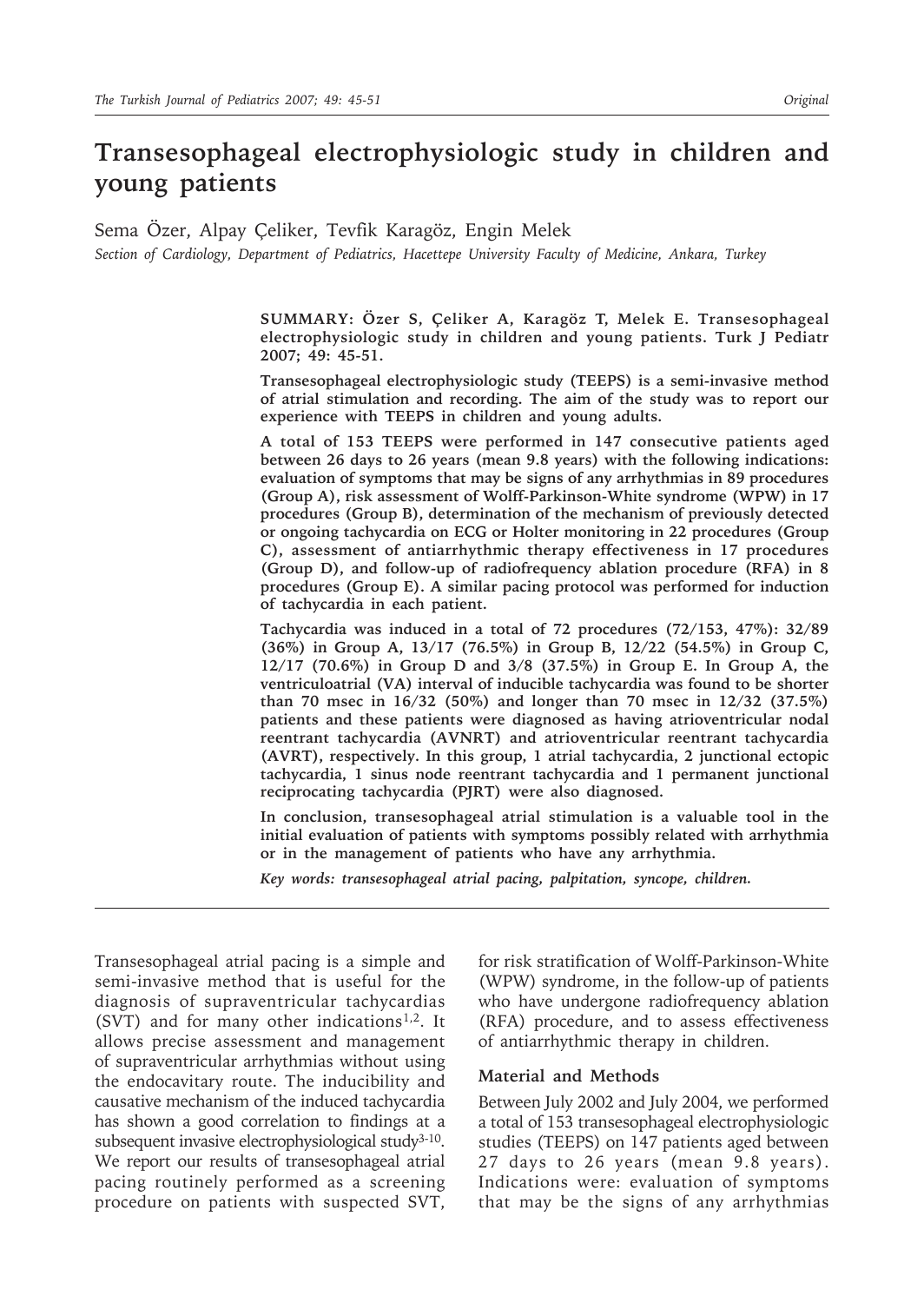in 89 (58.2%) procedures (Group A), risk assessment of WPW syndrome in 17 procedures (Group B), determination of the mechanism of previously detected or ongoing tachycardia on ECG or Holter monitoring in 22 procedures (Group C), control of antiarrhythmic therapy effectiveness in 17 procedures (Group D), and follow-up of RFA procedure in 8 procedures (Group E) (Table I). Fourteen patients had structural abnormalities of the heart. A standard electrocardiogram was obtained in all patients. Dysrhythmia was detected on previous or current standard 12-lead ECG or Holter monitoring in 22 patients. Seventeen patients had WPW syndrome pattern. Holter monitoring was performed in 73 patients - 3 had SVT, 4 had frequent supraventricular ectopy (SVE) and 1 had rare ventricular ectopy (VE). Exercise testing was performed in 65 patients – all were normal. In 1 patient with WPW syndrome, preexcitation disappeared during exercise testing.

lidocaine in all patients. Cardiac stimulation was accomplished with a Fiab Programmable Cardiac Stimulator 8817 with a pulse width and amplitude capacity between 5-20 msec and 5-45 mA consecutively. A standard ECG machine was used for recording. A similar pacing protocol was performed in each patient. The protocol consisted of 1) 1 extrastimulus at progressively closer intervals after an 8 beat pacing train at 500 and 430 msec cycle lengths and 2) incremental atrial pacing to the point of second-degree atrioventricular block. If tachycardia was not initiated, the protocol was repeated after atropine and/or isoproterenol (0.05- 0.1 µg/kg/min) infusion. The end point of the procedure was either induction of tachycardia or completion of the protocol. Apart from standard programmed stimulation, burst pacing in high rates was also performed, especially in patients with WPW syndrome, to induce atrial fibrillation.

**Table I.** Clinical Characteristics of the Patients and TEEPS Results

| Indications for TEEPS                         | Number of TEEPS in<br>147 patients | Number of<br>inducible tachycardia (%)         |
|-----------------------------------------------|------------------------------------|------------------------------------------------|
| Palpitation                                   | 61                                 | 27 (44.3)                                      |
| Palpitation-syncope                           | 18                                 | 4(22.2)                                        |
| Palpitation-chest pain                        | 10                                 | 1(10)                                          |
| Risk assessment of WPW                        | 17                                 | 13 (76.5)                                      |
| Evaluation of the tachycardia mechanism       | 22                                 | $12(54.5)$ -inducible<br>10 (45.5)-spontaneous |
| Control of drug efficacy                      | 17                                 | 12 (70.6)                                      |
| Evaluation of recurring palpitation after RFA | 8                                  | 3(37.5)                                        |
| Total                                         | 153                                | 72 (47)-inducible<br>10 (6.5)-spontaneous      |

TEEPS: Transesophageal electrophysiologic study. WPW: Wolff-Parkinson-White syndrome. RFA: Radiofrequency ablation.

A TEEPS was performed as previously described by Benson et al. $6$  in all patients as an outpatient procedure after at least four hours of fasting. Before starting the procedure, all patients were given oral (0.3 to 1.0 mg/kg) or i.v. (0.05-0.1 mg/kg) midazolam for relief of anxiety and sedation. The possible discomfort induced by programmed stimulation was explained to all patients and/or family. A 6 Fr quadripolar electrode catheter (Fiab, Esokid 4) with electrode spaced at 10 mm was introduced through the nose into the esophagus and fixed in a position where the largest atrial electrogram was recorded. Before insertion, the tip of the catheter was coated with 1%

We also looked for the sinus node function in patients presenting with syncope. This was determined by performing atrial stimulation at a rate slightly faster than the sinus rate. Pacing was continued at a constant rate for at least 30 sec and then was abruptly stopped. The recovery interval (the interval from the last atrial pacing to the first spontaneous sinoatrial nodal depolarization) represented the degree of overdrive suppression induced by pacing<sup>11</sup>.

## *Mechanism of Tachycardia*

Atrioventricular reentrant tachycardia (AVRT) was presumed to be present under the condition of regular rhythm, no evidence of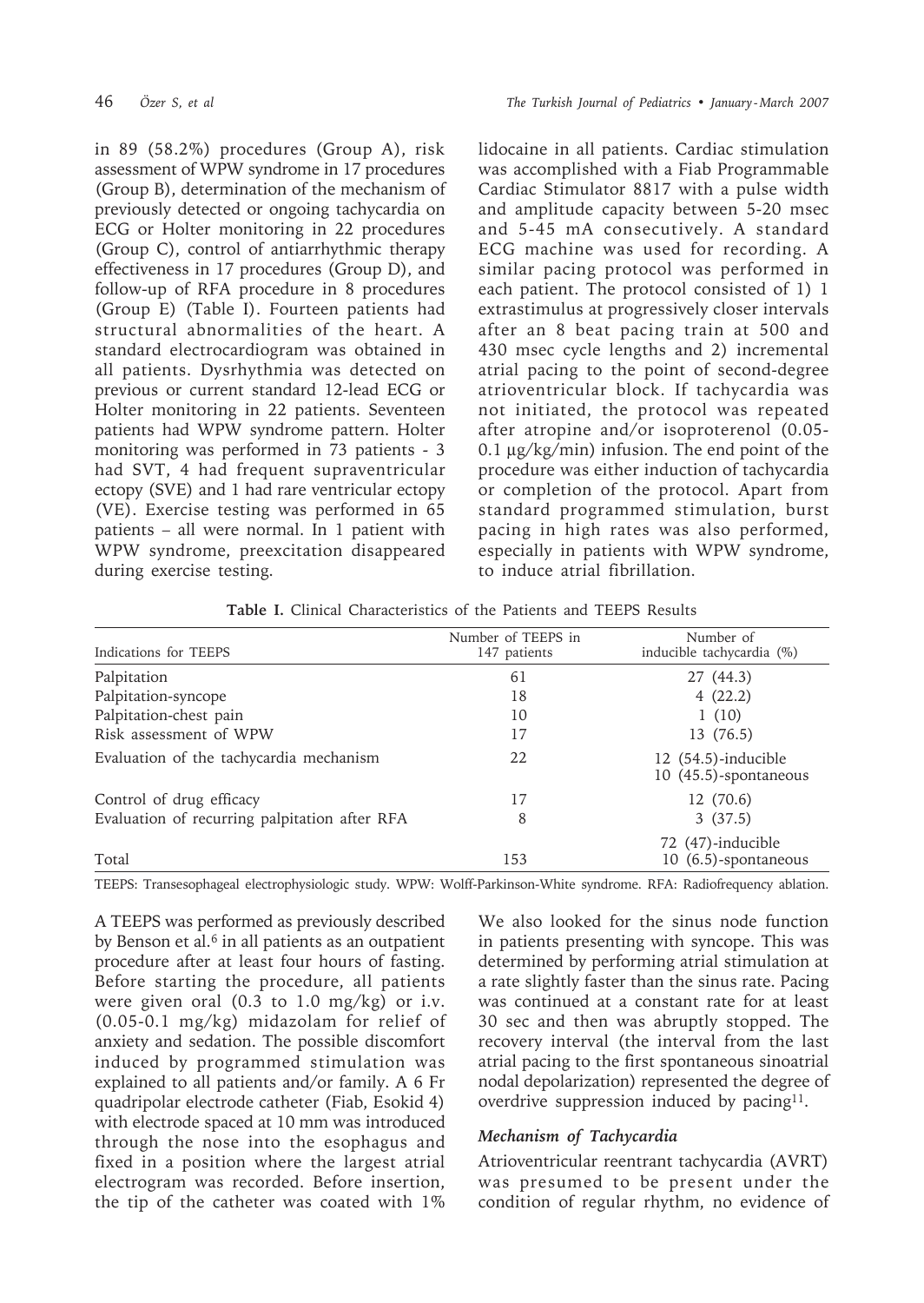AV dissociation, and a ventriculoatrial (VA) interval  $\geq 70$  msec. Atrioventricular nodal reentrant tachycardia (AVNRT) was presumed to be present under the condition of regular rhythm without evidence of AV dissociation and a VA interval <70 msec.

#### **Results**

In addition to midazolam, ketamine anesthesia was used in  $5$   $(3.2\%)$  patients since the procedure was not tolerated. As a result, TEEPS could be successfully performed in all patients. Patient ages were between 0-2 years in 14, 2-6 years in 22, 7-12 years in 63, 13-18 years in 42, and over 18 years in 6 patients. There were 78 females and 69 males. The mean  $(\pm SD)$ procedure time was 22.5 (7.7) minutes. The pacing duration and amplitude were  $16.5 \pm 2.4$ msec and  $16.4 \pm 2.5$  mA, respectively.

Tachycardia was induced in a total of 72 procedures (72/153, 47%): 32/89 (36%) in Group A, 13/17 (76.5%) in Group B, 12/22 (54.5%) in Group C, 12/17 (70.6%) in Group D and 3/8 (37.5%) in Group E (Table I) (Fig. 1).

(20.2%), and tachypnea, irritability, fatigue and pallor in  $2(2.2\%)$  patients of Group A. Tachycardia was induced in only 10% and 22.2% of the patients presenting with chest pain plus palpitation and syncope plus palpitation, respectively, while it was induced in 45.8% of the patients with palpitation only. In only 2 patients - 1 with Ebstein's anomaly having AVRT and 1 with PJRT - cardiomegaly was detected by telecardiogram.

In all those presenting with syncope accompanying palpitation, the tilt test was performed and found to be normal. The QTc intervals obtained from ECG and Holter recordings in all of them were also normal. The mean sinus node recovery time (SNRT) and corrected sinus node recovery time (CSNRT) values were found to be  $731.7 \pm 191.1$ and  $175.5 \pm 112.4$  msec, respectively. The SNRT and CSNRT were normal in all except 1, and this patient was diagnosed as having sick sinus syndrome.

In Group B, while 10 of them were asymptomatic, 6 had palpitation and 1 had syncope. Tachycardia was induced in 76.5% of



Fig. 1. Mechanism of the tachycardias determined by transesophageal electrophysiologic study (TEEPS). VA: Ventriculoatrial interval during tachycardia. AVRT: Atrioventricular reentrant tachycardia. AVNRT: Atrioventricular nodal reentrant tachycardia. WPW: Wolff-Parkinson-White syndrome.

In Group A, inducible tachycardias were diagnosed as AVNRT in 16/32 (50%), AVRT in 12/32 (37.5%) patients, 1 atrial tachycardia, 2 junctional ectopic tachycardia (JET) and 1 permanent junctional reciprocating tachycardia (PJRT). The presenting symptom was palpitation in 59 (66.3%), chest pain with palpitation in 10 (11.2%), syncope with palpitation in 18

these patients. In all of them, the VA interval was found to be longer than 70 msec, and atrial fibrillation was induced in none. In 5 of the patients, the accessory pathway effective refractory period (APERP) was found to be shorter than 250 msec. In 1 of these 5 patients, who presented with syncope, tachycardia could not be induced. Including this patient,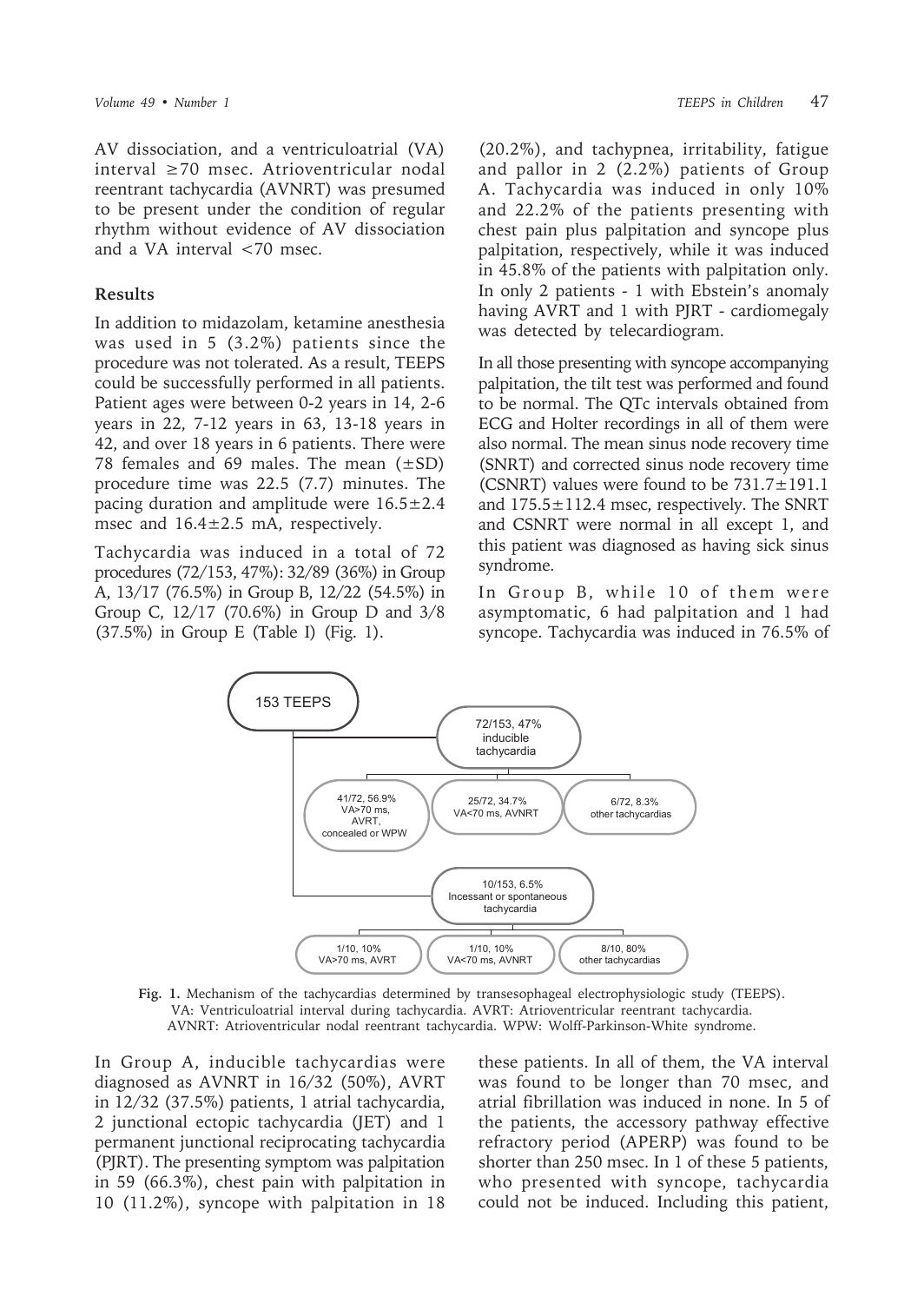RFA was performed successfully in 2. In the intracardiac electrophysiologic study prior to ablation, the APERPs of these 2 patients were found to be similar with the results of TEEPS. Three of these 5 patients were followed with antiarrhythmic therapy since 2 of them were in the infantile age group and the parents of 1 did not accept the ablation.

In Group C, the presenting symptom was palpitation in 15, breath holding in 1, postoperative tachycardia in 1, palpitation with syncope in 1, chest pain with palpitation in 1 and tachypnea and pallor in 2 patients, while 1 had no complaint. In addition to inducible tachycardia in 12 patients in this group, spontaneous dysrhythmia was observed in the remaining 10 patients (45.5%) during the procedure. Five of these inducible tachycardias were diagnosed as AVNRT, while 6 were diagnosed as AVRT and 1 as atrial flutter. Patients with spontaneous dysrhythmias were diagnosed as AVNRT in 1, JET in 2, ectopic atrial tachycardia in 2, atrial flutter in 3, AVRT in 1 and accelerated idioventricular rhythm in 1 patient.

In Group D, tachycardia was induced in 12 of 17 patients; however, in 4 of them the tachycardia cycle length was prolonged significantly when compared to that at the initial procedure or clinically documented tachycardia, and in 2 of them tachycardia was non-sustained.

In Group E, TEEPS was performed in 8 patients to evaluate palpitation recurring after RFA performed for AVNRT in 4, WPW in 1 and AVRT in 3 patients, and tachycardia was induced by TEEPS in 3 of them. One was the patient with WPW syndrome, in whom a concealed accessory pathway was discovered. The second was the patient with AVNRT, in whom a non-sustained (5 sec) atrial tachycardia was induced. The third was the patient with another AVNRT, in whom a non-sustained AVNRT was induced.

Of all of our patients, in 6 (42.9%) from the infantile age group  $(n=14)$ , tachypnea, irritability, fatigue and pallor indicating congestive heart failure were noted by the parents. In 12 of these 14 patients, tachycardia was induced. Ten of these inducible tachycardias (83.3%) were AVRT while the remaining 2 were JET. One of these JET diagnoses was made in a patient immediately after an operation for congenital heart disease.

## **Discussion**

Transesophageal electrophysiologic study is a semi-invasive method of diagnosing and treating arrhythmias. Though formerly used frequently in the treatment and diagnosis of SVT, it is currently used to assess the function of the sinus and AV nodes, to diagnose, initiate and bring to an end supraventricular and some ventricular tachycardia, to assess the effectiveness of the antiarrhythmic drugs and finally to evaluate those patients whose symptoms could be due to arrhythmias2. In the present study, in addition to the indications mentioned above, TEEPS was also used for evaluation of patients with recurrent symptoms after RFA.

If we look at the present study and the literature, although heart failure findings can be seen in infants more than older children during SVT, the most frequent presenting complaint was palpitation in older children. It is important to take an ECG recording in a patient presenting with palpitation during the complaint. Since the duration of a single SVT attack is usually quite short and infrequent, the possibility of recording a SVT attack on a standard ECG recording is very low. In many patients with possible SVT attack, it is sometimes impossible to document etiology even after detailed work-up including surface ECG, echocardiography, telecardiogram, Holter monitoring, exercise test, tilt test and event recorder for months and years. Therefore, in such patients, it is common to have repeated and extensive investigations without precise diagnosis for a long period. As a result, this kind of approach may be time-consuming and costly. By using TEEPS in the present and previously published studies, in 36-71% of the patients presenting with symptoms including palpitation alone and palpitation plus chest pain and syncope, SVT was induced<sup>2,4</sup>. In other words, etiology can be clarified precisely in a short time using TEEPS.

The information gathered from the present and previously published studies shows that in pediatric patients, SVT due to an accessory pathway is more common than through the AV nodes, and the number of individuals with AVNRT dramatically increases with age12-14. The long-term effect of RFA on coronary function and the risk involved in initiating arrhythmias is not well known. Considering that 40% of the atrioventricular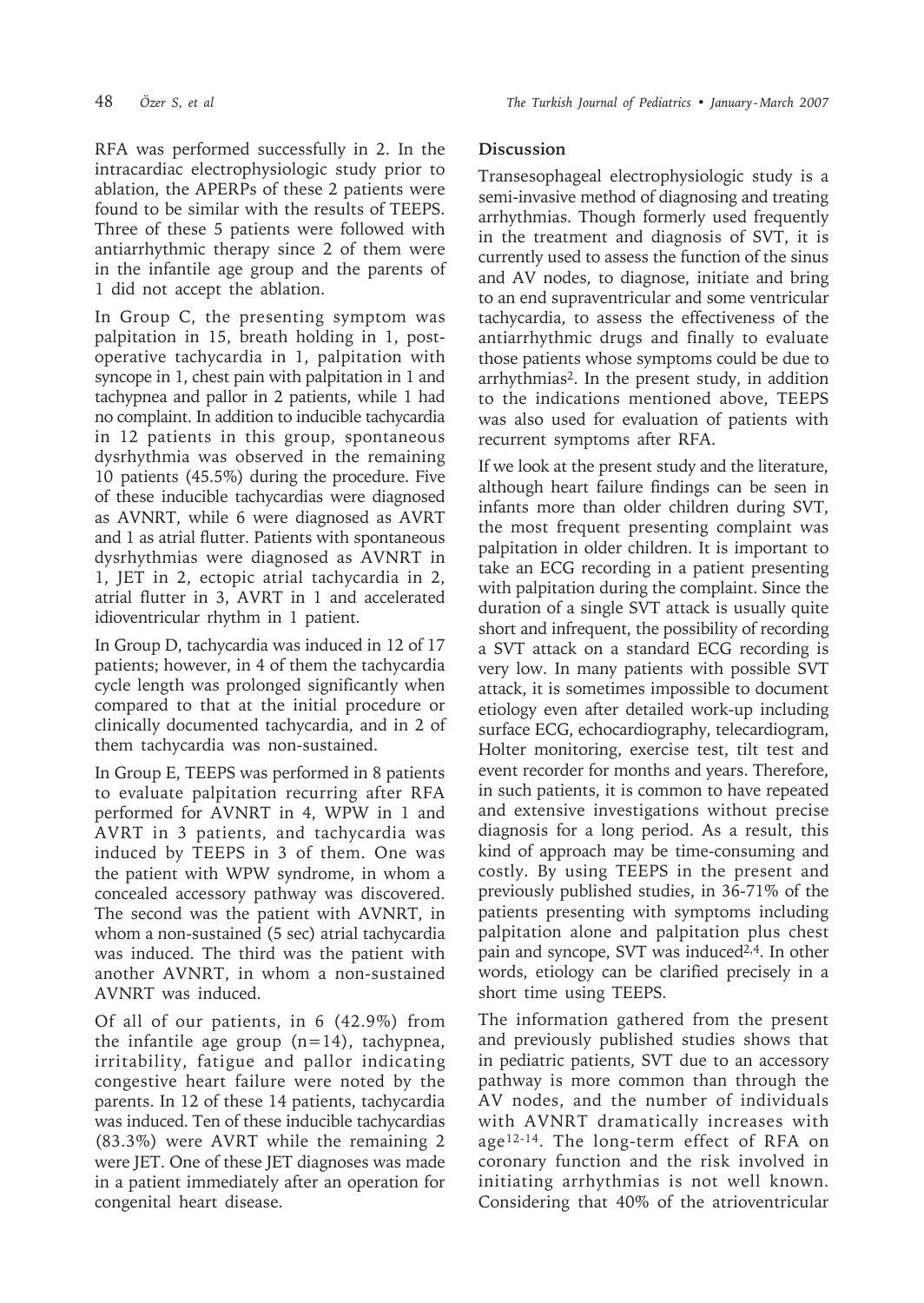accessory pathways are functionally abolished by the end of the first year of life, SVT in the newborn and infants should initially be treated pharmacologically. In choosing the most appropriate antiarrhythmic agent for its treatment, identifying the mechanism of the tachycardia is important. In the Boston series<sup>2</sup>, a total of 393 TEEPS procedures were performed on 270 patients and the diagnoses of AVRT and AVNRT were made in 74% and 21%, respectively, by measuring the VA intervals. In the present study, in all the study groups, tachycardia was induced in 72 out of 153 procedures. The diagnosis based on the VA interval being less than 70 msec or longer than 70 msec was AVNRT in 25 (34.7%) and AVRT in 41 (56.9%), respectively (Fig. 1).

In general, many studies show that, whether symptomatic or not, initial presentation in patients with WPW syndrome may be sudden death17-20. The risk varies from 0.1% to 0.6%. The underlying etiology is generally a very high ventricular rate and atrial fibrillation; thus, in the long-term treatment planning, it is important to identify patients with WPW syndrome with a particularly increased risk of developing ventricular fibrillation<sup>19,21</sup>. Since the APERP in children is shorter than in adults, the probability of initially presenting with ventricular fibrillation or sudden death is higher in children with WPW syndrome17-20,22,23. The most important indicator of the ventricular fibrillation development during atrial fibrillation is the length of APERP24-28. The longer the refractory period of the accessory pathway, the lower the risk of developing VT. The intermittent observation of preexcitation with rest ECG, the disappearance of delta waves during exercise test, especially with low heart rate and after injection of high- dose intravenous procainamide, all imply that APERP is long29- <sup>32</sup>. The best means to assess APERP is the use of electrophysiologic study. In our study as well, of the 17 patients followed for WPW syndrome, in whom TEEPS was performed to assess the risk of sudden death, an exercise test was performed in 8. During the exercise test it was observed that in 1 of the patients, preexcitation disappeared intermittently and reappeared during the recovery phase. APERP was found to be shorter than 250 msec in 5 patients.

In our study, TEEPS was performed to assess the effectiveness of the treatment in a total of 17 patients. Though in 12 of the 17 patients tachycardia was induced, in 4 of them, the tachycardia cycle length was prolonged significantly when compared to that at the initial procedure or clinically documented tachycardia, and in 2 of them tachycardia was non-sustained. Kulakowski et al.15, in assessing the effectiveness of medical treatment, performed TEEPS before and during treatment with oral antiarrhythmic drugs on 37 patients with narrow QRS complex tachycardia. After initiation of medical treatment, and during the follow-up, a total of 9 of 12 patients (75%) with inducible and only 1 patient with non-inducible tachycardia by TEEPS had a recurrence of tachycardia attacks. At the end of the study, the negative and positive predictive values of TEEPS in assessing the effectiveness of medical treatment were found to be 96% and 75%, respectively. Santinelli et al.16 gave i.v. propafenone to 3 and oral propafenone to 7 of the 10 symptomatic patients with WPW syndrome, and atrial fibrillation was induced with TEEPS in all those given i.v. propafenone and in 4 of those given oral propafenone. Nevertheless, they found the RR interval to be longer in all those patients in whom atrial fibrillation was induced compared to the measurements before the treatment, and associated this to the effectiveness of the treatment given. In conclusion, if tachycardia is not inducible during the TEEPS in a patient under treatment or if prolongation in the tachycardia cycle is found when compared to the values before the treatment, then the given treatment can be said to be quite effective. The induction of tachycardia does not automatically imply that the treatment in question is a total failure.

In the present study, we also used TEEPS in a small group of patients with recurrent symptoms after RFA. Tachycardia recurrence after successful RFA is possible in some patients during the follow-up. Non-invasive recording methods may be valuable to document both the presence and absence of the arrhythmia during the symptoms. Due to disadvantages of the methods mentioned before, especially in patients with infrequent and short symptoms, TEEPS may be useful in making a precise and immediate diagnosis and in relieving patient and family anxiety in the short-term.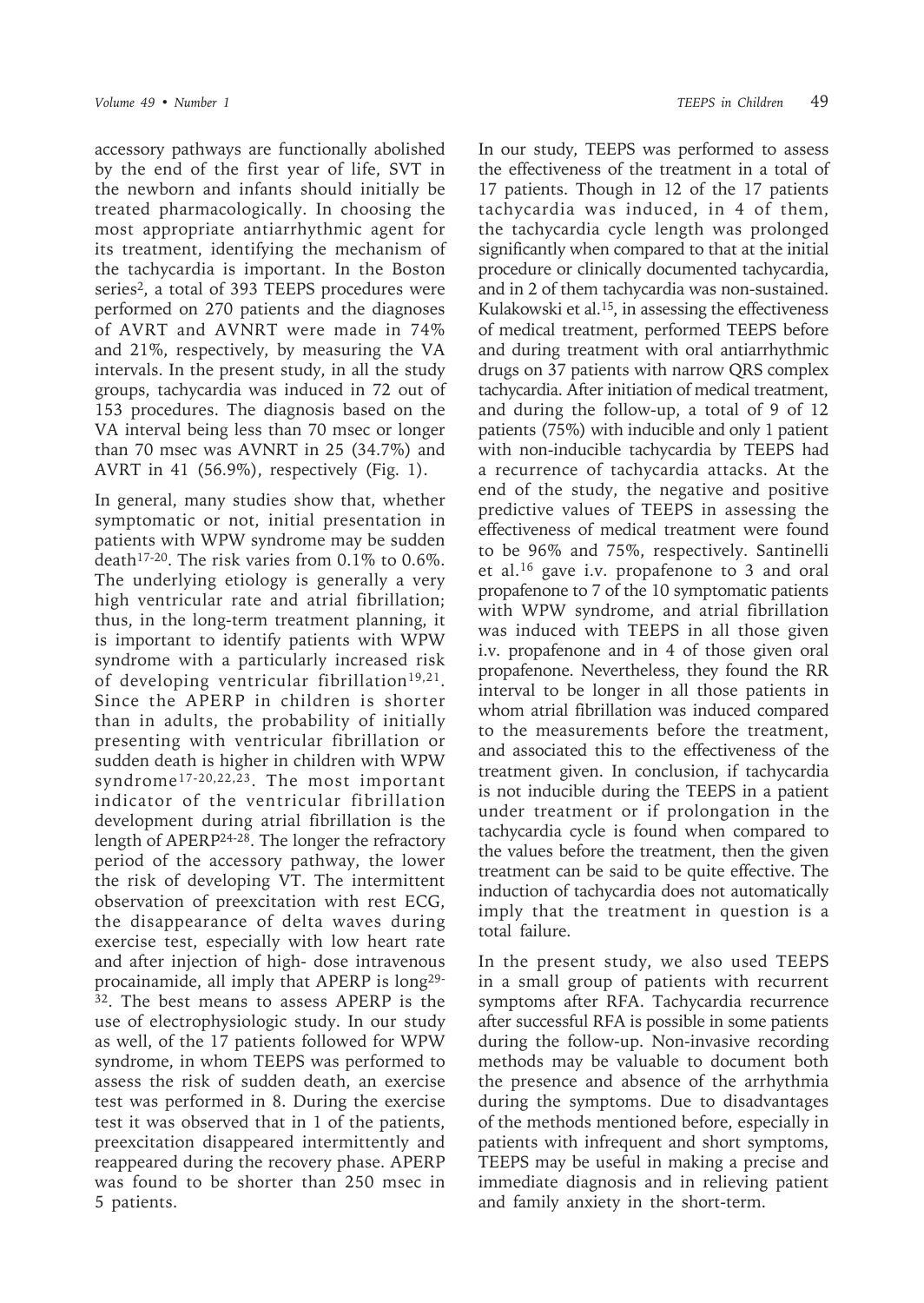Since non-inducibility is not sufficiently sensitive for excluding an arrhythmic origin, the fact that in 64% of the symptomatic patients in whom TEEPS was performed SVT was not induced indicates that the reasons for the presentation of most patients with these types of complaints is not of cardiac origin. Though it is important to note that, in adolescent patients, such complaints are likely to be psychological, arrhythmic work-up should be done before associating palpitations to psychiatric problems. In light of this study, we think that in those cases where complaints are not strongly suspected to be of cardiac origin, TEEPS, as a semi-invasive procedure, could be performed for the purpose of relieving family anxiety.

Though TEEPS is useful in a wide variety of situations as described above, it has some limitations, which include the sometimes painful nature of the investigation and the impossibility of recording the electrical activity of the His bundle. This may limit detailed evaluation of atrioventricular node and accessory pathways. In addition to these limitations, it is also not generally effective for ventricular pacing by standard stimulator and catheter systems. Therefore, it should be kept in mind that possible ventricular arrhythmia cannot be ruled out by this technique. Despite these limitations, we think that TEEPS is a semi-invasive, effective and rapid method in the initial evaluation and management of patients with a variety of arrhythmias, except those originating from the ventricles, in evaluation of risk assessment in WPW syndrome and of antiarrhythmic therapy effectiveness, and in the follow-up of patients with recurring symptoms after RFA. In patients whose complaints cannot be explained by non-invasive procedures like ECG and Holter monitoring, a semi-invasive procedure like TEEPS should be preferred instead of intracardiac electrophysiologic study.

#### **REFERENCES**

- 1. Knick BJ, Saul JP. Immediate arrhythmia management. In: Zeigler VL, Gillette PC (eds). Practical Management of Pediatric Cardiac Arrhythmias. New York: Futura Publishing Co. Inc.; 2001: 161-230.
- 2. Saul JP. Transesophageal atrial recording and pacing. In: Walsh EP, Saul JP, Triedman JK (eds). Cardiac Arrhythmias in Children and Young Adults with Congenital Heart Disease. Philadelphia: Lippincott Williams and Wilkins; 2001: 33-55.
- 3. Hessling G, Brockmeier K, Ulmer HE. Transesophageal electrocardiography and atrial pacing in children. J Electrocardiol 2002; 35: 143-149.
- 4. Pongiglione G, Saul JP, Dunnigan A, Strasburger JF, Benson DW Jr. Role of transesophageal pacing in evaluation of palpitation in children and adolescents. Am J Cardiol 1988; 62: 566-570.
- 5. Kugler JD, Danford DA. Management of infants, children and adolescents with paroxysmal supraventricular tachycardia. J Pediatr 1996; 129: 324-338.
- 6. Benson DW Jr, Dunnigan A, Sterba R, Benditt DG. Atrial pacing from the esophagus in the diagnosis and management of tachycardia and palpitations. J Pediatr 1983; 102: 40-46.
- 7. Ozer S, Schaffer M. Sinus node reentrant tachycardia in a neonate. Pacing Clin Electrophysiol 2001; 24: 1038-1040.
- 8. Ko JK, Ryu SJ, Ban JE, Kim YH, Park IS. Use of transesophageal atrial pacing for documentation of arrhythmias suspected in infants and children. Jpn Heart J 2004; 45: 63-72.
- 9. Kesek M, Sheikh H, Bastani H, Bloomstrom P, Lundqvist CB. The sensitivity of transesophageal pacing for screening in atrial tachycardias. Int J Cardiol 2000; 72: 239-242.
- 10. Pehrson SM, Blomstrom-Lundqvist C, Ljungstrom E, Blomstrom P. Clinical value of transesophageal atrial stimulation and recording in patients with arrhythmiarelated symptoms or documented supraventricular tachycardia -- correlation to clinical history and invasive studies. Clin Cardiol 1994; 17: 528-534.
- 11. Kugler JD. Electrophysiologic studies. In: Allen HD, Gutgesell HP, Clark EB, Driscol DJ (eds). Moss and Adams Heart Disease in Infants, Children, and Adolescents (6th ed) Vol 1. Philadelphia: Lippincott Williams and Wilkins; 2001: 452-467.
- 12. Perry JC. Supraventricular tachycardia. In: Garson A Jr, Bricker JT, Fisher DJ, Neish S (eds). The Science and Practice of Pediatric Cardiology (2<sup>nd</sup> ed). Baltimore: Williams and Wilkins; 1998: 2059-2101.
- 13. Ro PS, Rhodes LA. Atrioventricular node reentry tachycardia in pediatric patients. Prog Pediatr Cardiol 2001; 13: 3-10.
- 14. Brembilla-Perrot B, Marcon F, Bosser G, Lucron H. Junctional tachycardia in adolescents: nodal reentry is the most frequent cause. Ann Cardiol Angeiol (Paris) 2000; 49: 8-12.
- 15. Kulakowski P, Dluzniewski M, O'Nunain S, Camm AJ, Wardzynska M. The value of transesophageal atrial pacing in predicting the efficacy of antiarrhythmic drugs in patients with paroxysmal narrow QRS complex tachycardia. Pacing Clin Electrophysiol 1992; 15: 895 904.
- 16. Santinelli V, Turco P, De Paola M, et al. Propafenone in Wolff-Parkinson-White syndrome at risk. Cardiovasc Drugs Ther 1990; 4: 681-685.
- 17. Munger TM, Packer DL, Hammill SC, et al. A population study of the natural history of Wolff-Parkinson-White syndrome in Olmsted County, Minnesota, 1953-1989. Circulation 1993; 87: 866-873.